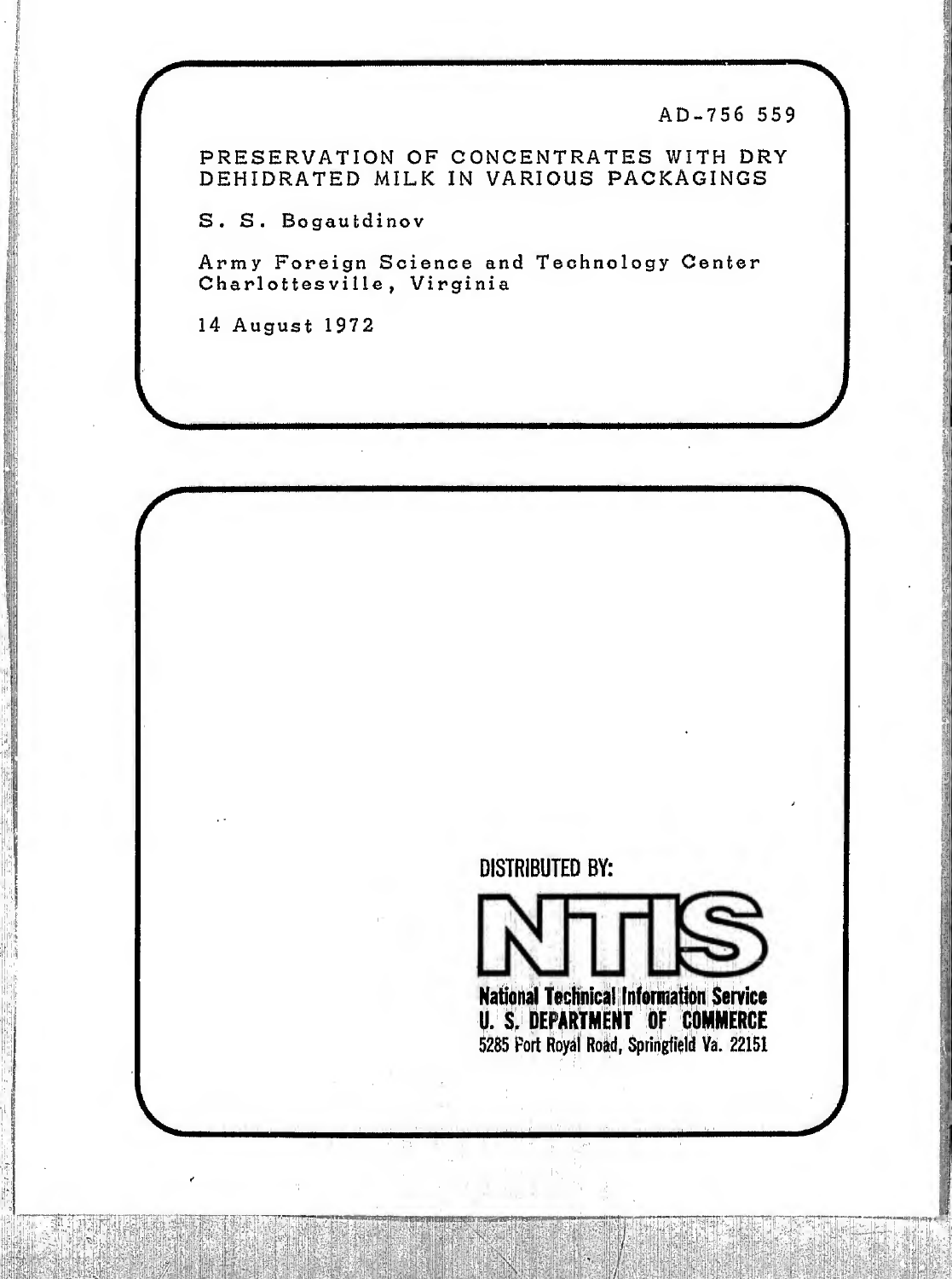

DEPARTMENT OF THE ARMY LARMY FORKIGN SCIENCE AND TECHNOLOGY CENTER 220 SEVENTH STREET NE. CHARLOTTESVILLE, VIRGINIA 22901

In Reply Refer to: FSTC-HT-23-2208-72 DIA Task No. T70-23-01

Date: August 14, 1972

## TRANSLATION.

ENGLISH TITLE: PRESERVATION OF CONCENTRATES WITH DRY DEHIDRATED MILK IN **VARIOUS PACKAGINGS** 

FOREIGN TITLE: KHRANENIE KOHTSENTRATOV S SUKHIM OBEZZHIRENNYM MOLOKOM V RAZLICHNOI UPAKOBKE

AUTHOR: BOGAUTDINOV S. S.

LANGUAGE: RUSSIAN

SOURCE: KONSERVNAYA I OVOSHCHE TRANSLATOR: UNIVERSAL LANGUAGE SERVICES, INC. SUSHIL'NAYA DROMYSHLENNOST/ NO 3 1970 p 35

REQUESTOR: AMXRES

ABSTRACT:

 $\mathcal{L}$  The effect of packing materials like polyethylene-cellophane, cellophane-metal PE parchment and labeling paper on the duration of storage of food concentrates with dry skinned milk is investigated. Results show that the first two materials can allow to preserve conservatives for longer periods.



Approved for public release. Distribution unlimited.

Reproduced by NATIONAL TECHNICAL **INFORMATION/SERVICE** US Department of Gammerce<br>Springfield VA/22151

GP. AQ **AD7565**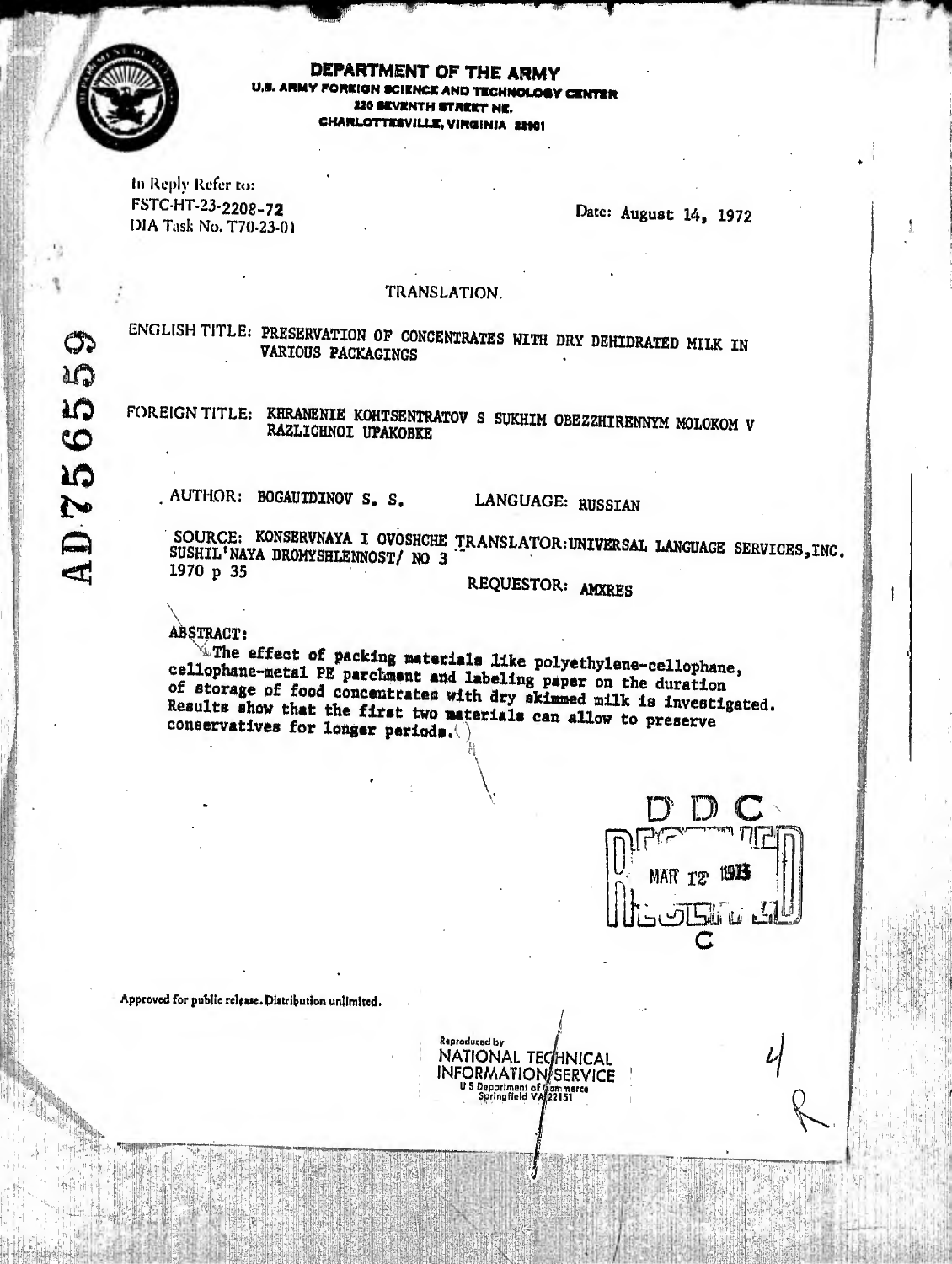## PRESERVATION OF CONCENTRATES WITH DRY DEHIDRATED MILK IN VARIOUS PACKAGINGS

fteld **I i'll** 

> .-:.0 m

> > S. S. BOGAUTDINOV Ya. G. MURAVIN, Ph. D. A, S. NEMTSOVA V. A. LYTSYK

## All Soviet Research Institute of the Canning and Vegetable Drying Industry

The effect of packing materials on the duration of storage of food concentrates with dry skimmed milk was investigated in the All Soviet Research Institute of the Canning and Vegetable Drying Industry.

v'

•" ' t- • »,

Recipes of concentrates of groats, vegetables and macaroni products with dry skimmed milk were developed. In these recipes 30 g of milk is used for one portion of the concentrate. Experimental batches of concentrates in briquets in two portions were prepared under factory conditions. The concentrates were packed in parchment^ and labeling paper (stahdard packing), in parchment and film PTs-2, and in parchment and cellophanemetal PE.

\*

"in

Concentrates packed in the polymer materials PTs-2 and cellophanemetal PE were thermally welded and those in the standard packing were glued. Storage of concentrates in different types of packings in storehouses with unregulated temperature and relative humidity for 12 months showed that moisture in the standard packing increased by  $0,9 - 2,4\%$  in film PTs-2 by  $0,3 - 0,7\%$ , and in cellophane-metal, it practically did not change.

Hermetic sealing of packings allows to maintain the moisture content of concentrates at a given level; this is very important because increase in moisture content has a bad effect on the consumer qualities of products.

Ht

;:4yjî'W- •n'M

 $\mathbb{R}^{n_{\text{H}}}\mathbb{R}$ 'íkb-in

 $\mu$  m

;t¡i; ijíi.

m i'-::

.^-¡f i'.

 $\mathbb{R}$  . 11

it is the second the state of the state

Degustatory ratings (in points) of these concentrates in different packing materials are shown in the table;

% - ^ - ::¾ :-1¾¾ :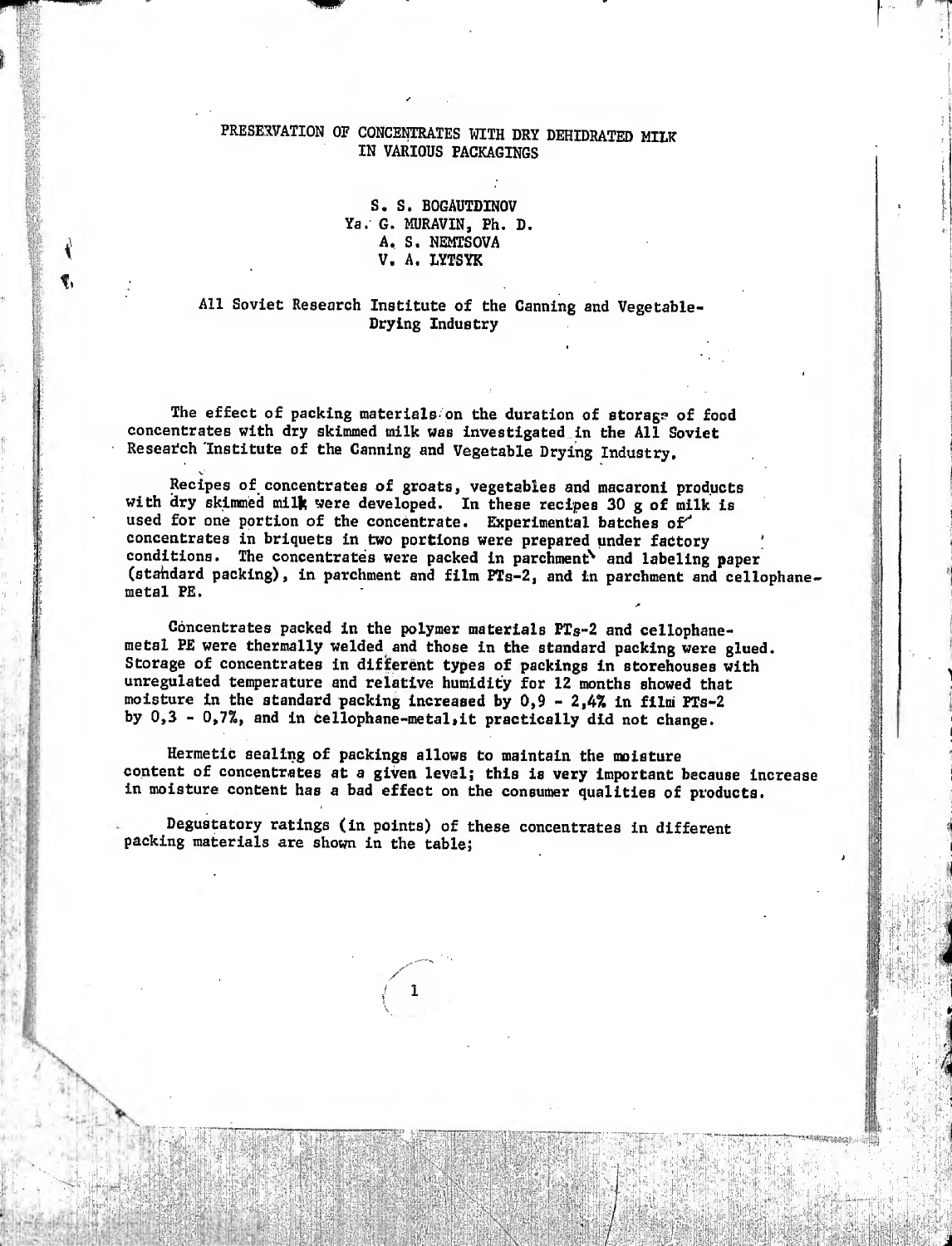| Packing Materials                                                                | During<br>Packing    |                   | After storing for different<br>periods, months |  |
|----------------------------------------------------------------------------------|----------------------|-------------------|------------------------------------------------|--|
|                                                                                  |                      | 6.                | 12                                             |  |
|                                                                                  | "Potato Soup"        |                   |                                                |  |
| Polyethylene-Cellophane 2<br>Cellophane-metal PE<br>Parchment and labeling paper | 4,5<br>4,5<br>4,5    | 4,1<br>4,3<br>3,9 | 4,0<br>4, 2<br>3,2                             |  |
|                                                                                  | "Vegetable Soup"     |                   |                                                |  |
| Polyethylene-Cellophane 2<br>Cellophane-metal PE<br>Parchment and labeling paper | 4,3<br>4,3<br>4,3    | 4,1<br>4,3<br>3,8 | 3,9<br>4,1<br>3,2                              |  |
|                                                                                  | "Buckwheat Porridge" |                   |                                                |  |
| Polyethylene-Cellophane 2<br>Cellophane-metal PE<br>Parchment and labeling paper | 4,7<br>4,7<br>4,7    | 4,3<br>4,5<br>4,0 | 4,1<br>4,4<br>3,6                              |  |
|                                                                                  | "Stewed Vegetables"  |                   |                                                |  |
| Polyethylene-Cellophane.2<br>Cellophane-metal PE<br>Parchment and labeling paper | 4,4<br>4,4<br>4,4    | 4,1<br>4,3<br>3,8 | 4,0<br>4,1.<br>3,6                             |  |

i

## Degustatory rating of external concentrates of the concentrates of the concentrates of the concentrates of the concentrates of the concentrates of the concentrates of the concentrates of the concentrates of the concentrates of the concentrates

» ?